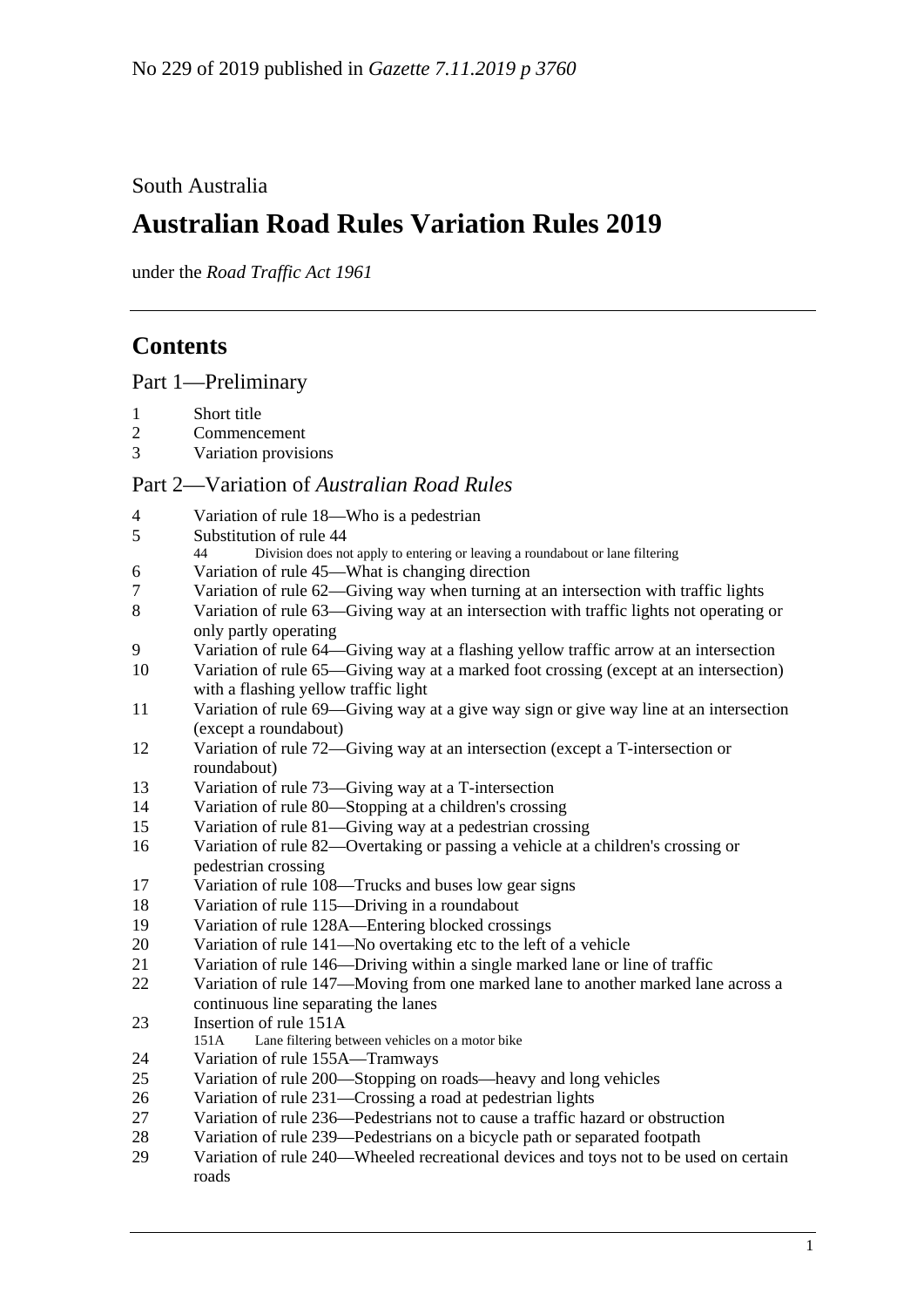| 30 | Variation of rule 243—Travelling on rollerblades etc on a bicycle path or separated  |
|----|--------------------------------------------------------------------------------------|
|    | footpath                                                                             |
| 31 | Variation of rule 244C—Motorised scooters not to be used                             |
| 32 | Substitution of rule 248                                                             |
|    | Riding across a crossing<br>248                                                      |
| 33 | Variation of rule 262—Proceeding when bicycle crossing at an intersection or another |
|    | place on a road                                                                      |
| 34 | Revocation of rule 262A                                                              |
| 35 | Variation of rule 266—Wearing of seatbelts by passengers under 16 years old          |
| 36 | Variation of rule 267—Exemptions from wearing seatbelts                              |
| 37 | Variation of rule 270—Wearing motor bike helmets                                     |
| 38 | Variation of rule 292—Insecure or overhanging load                                   |
| 39 | Insertion of rule 292A                                                               |
|    | Restricting movement of load<br>292A                                                 |
| 40 | Variation of Schedule 2—Standard or commonly used traffic signs                      |
| 41 | Variation of Dictionary                                                              |

# <span id="page-1-0"></span>**Part 1—Preliminary**

### <span id="page-1-1"></span>**1—Short title**

These rules may be cited as the *[Australian Road Rules Variation Rules](http://www.legislation.sa.gov.au/index.aspx?action=legref&type=subordleg&legtitle=Australian%20Road%20Rules%20Variation%20Rules%202019) 2019*.

### <span id="page-1-2"></span>**2—Commencement**

These rules come into operation on 1 December 2019.

### <span id="page-1-3"></span>**3—Variation provisions**

In these rules, a provision under a heading referring to the variation of specified rules varies the rules so specified.

## <span id="page-1-4"></span>**Part 2—Variation of** *Australian Road Rules*

### <span id="page-1-5"></span>**4—Variation of rule 18—Who is a pedestrian**

Rule 18—before the note insert:

#### **SA NOTE—**

For South Australia, see regulation 9A of the *[Road Traffic \(Road](http://www.legislation.sa.gov.au/index.aspx?action=legref&type=act&legtitle=Road%20Traffic%20(Road%20Rules%E2%80%94Ancillary%20and%20Miscellaneous%20Provisions)%20Regulations%202014) [Rules—Ancillary and Miscellaneous Provisions\) Regulations](http://www.legislation.sa.gov.au/index.aspx?action=legref&type=act&legtitle=Road%20Traffic%20(Road%20Rules%E2%80%94Ancillary%20and%20Miscellaneous%20Provisions)%20Regulations%202014) 2014*.

### <span id="page-1-6"></span>**5—Substitution of rule 44**

Rule 44—delete the rule, including the note, and substitute:

### **44—Division does not apply to entering or leaving a roundabout or lane filtering**

This Division does not apply to—

- (a) a driver entering, in or leaving a roundabout; or
- (b) the rider of a motor bike while lane filtering in accordance with rule 151A.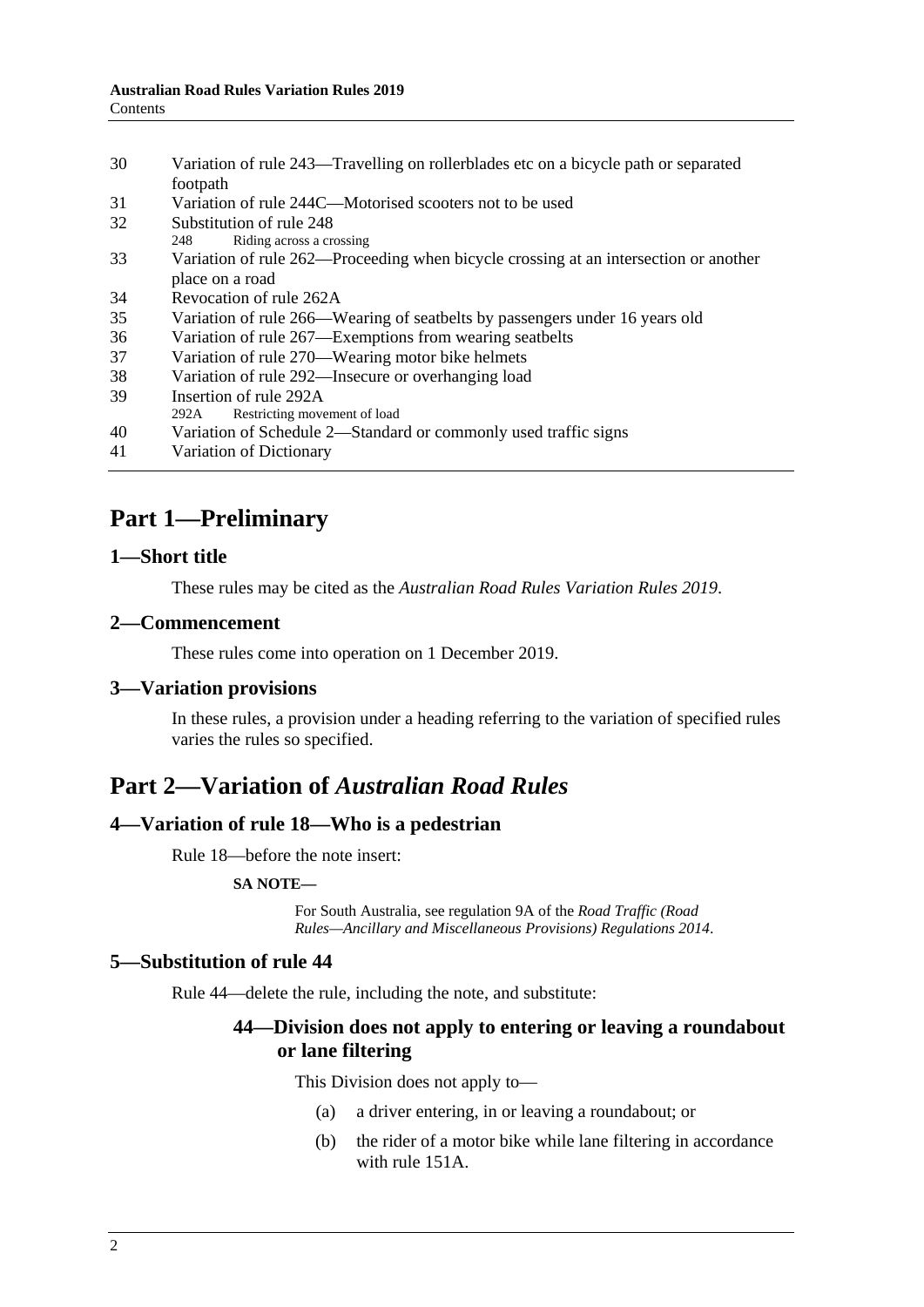**Note 1—**

Part 9 deals with giving change of direction signals when entering or leaving a roundabout.

**Note 2—**

*Lane filtering* is defined in rule 151A.

### <span id="page-2-0"></span>**6—Variation of rule 45—What is changing direction**

- (1) Rule  $45(2)(e)$ —delete paragraph (e) and substitute:
	- (e) moving to the left to, or from, a stationary position;
- (2) Rule 45(3)(e)—delete paragraph (e) and substitute:
	- (e) moving to the right to, or from, a stationary position;

### <span id="page-2-1"></span>**7—Variation of rule 62—Giving way when turning at an intersection with traffic lights**

Rule 62(1)—before note 1 insert:

#### **SA NOTE—**

For South Australia, see regulation 9A of the *[Road Traffic \(Road](http://www.legislation.sa.gov.au/index.aspx?action=legref&type=act&legtitle=Road%20Traffic%20(Road%20Rules%E2%80%94Ancillary%20and%20Miscellaneous%20Provisions)%20Regulations%202014)  [Rules—Ancillary and Miscellaneous Provisions\) Regulations](http://www.legislation.sa.gov.au/index.aspx?action=legref&type=act&legtitle=Road%20Traffic%20(Road%20Rules%E2%80%94Ancillary%20and%20Miscellaneous%20Provisions)%20Regulations%202014) 2014*.

### <span id="page-2-2"></span>**8—Variation of rule 63—Giving way at an intersection with traffic lights not operating or only partly operating**

Rule 63(3)—before note 1 insert:

#### **SA NOTE—**

For South Australia, see regulation 9A of the *[Road Traffic \(Road](http://www.legislation.sa.gov.au/index.aspx?action=legref&type=act&legtitle=Road%20Traffic%20(Road%20Rules%E2%80%94Ancillary%20and%20Miscellaneous%20Provisions)%20Regulations%202014)  [Rules—Ancillary and Miscellaneous Provisions\) Regulations](http://www.legislation.sa.gov.au/index.aspx?action=legref&type=act&legtitle=Road%20Traffic%20(Road%20Rules%E2%80%94Ancillary%20and%20Miscellaneous%20Provisions)%20Regulations%202014) 2014*.

### <span id="page-2-3"></span>**9—Variation of rule 64—Giving way at a flashing yellow traffic arrow at an intersection**

Rule 64—before note 1 insert:

#### **SA NOTE—**

For South Australia, see regulation 9A of the *[Road Traffic \(Road](http://www.legislation.sa.gov.au/index.aspx?action=legref&type=act&legtitle=Road%20Traffic%20(Road%20Rules%E2%80%94Ancillary%20and%20Miscellaneous%20Provisions)%20Regulations%202014)  [Rules—Ancillary and Miscellaneous Provisions\) Regulations](http://www.legislation.sa.gov.au/index.aspx?action=legref&type=act&legtitle=Road%20Traffic%20(Road%20Rules%E2%80%94Ancillary%20and%20Miscellaneous%20Provisions)%20Regulations%202014) 2014*.

### <span id="page-2-4"></span>**10—Variation of rule 65—Giving way at a marked foot crossing (except at an intersection) with a flashing yellow traffic light**

- (1) Rule  $65(2)(a)$ —delete paragraph (a) and substitute:
	- (a) give way to any pedestrian on or entering the crossing; and
- (2) Rule 65(2)—after paragraph (c) insert:

and

- (d) give way to any bicycle rider on or entering the crossing.
- (3) Rule 65(3)—delete "on" and substitute:

or bicycle rider on or entering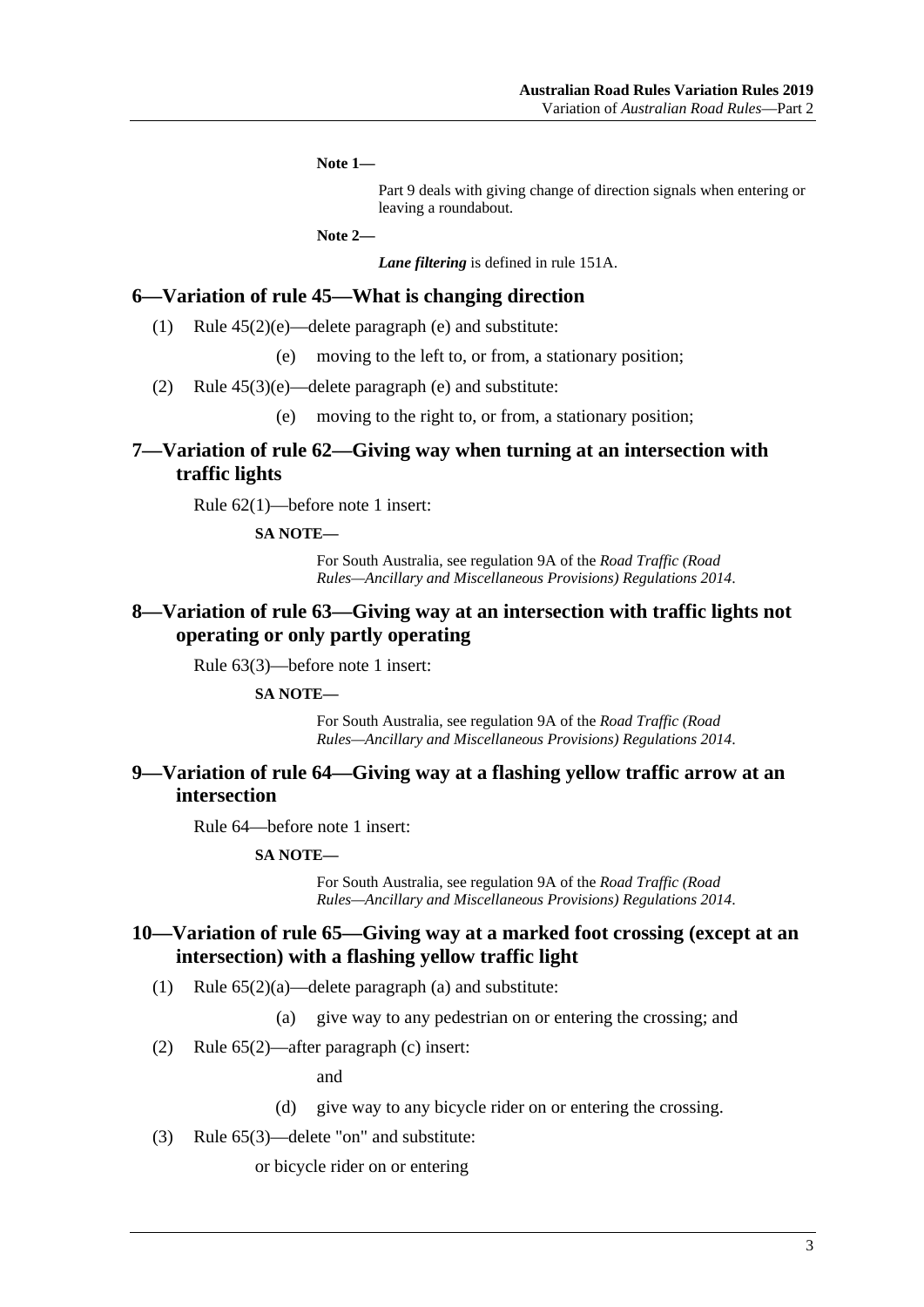### <span id="page-3-0"></span>**11—Variation of rule 69—Giving way at a give way sign or give way line at an intersection (except a roundabout)**

(1) Rule 69(2A)—after paragraph (b) insert:

#### **SA NOTE—**

For South Australia, see regulations 9A and 9B of the *[Road Traffic \(Road](http://www.legislation.sa.gov.au/index.aspx?action=legref&type=act&legtitle=Road%20Traffic%20(Road%20Rules%E2%80%94Ancillary%20and%20Miscellaneous%20Provisions)%20Regulations%202014)  [Rules—Ancillary and Miscellaneous Provisions\) Regulations](http://www.legislation.sa.gov.au/index.aspx?action=legref&type=act&legtitle=Road%20Traffic%20(Road%20Rules%E2%80%94Ancillary%20and%20Miscellaneous%20Provisions)%20Regulations%202014) 2014*.

(2) Rule 69(3)—before the note insert:

#### **SA NOTE—**

For South Australia, see regulation 9A of the *[Road Traffic \(Road](http://www.legislation.sa.gov.au/index.aspx?action=legref&type=act&legtitle=Road%20Traffic%20(Road%20Rules%E2%80%94Ancillary%20and%20Miscellaneous%20Provisions)%20Regulations%202014)  [Rules—Ancillary and Miscellaneous Provisions\) Regulations](http://www.legislation.sa.gov.au/index.aspx?action=legref&type=act&legtitle=Road%20Traffic%20(Road%20Rules%E2%80%94Ancillary%20and%20Miscellaneous%20Provisions)%20Regulations%202014) 2014*.

### <span id="page-3-1"></span>**12—Variation of rule 72—Giving way at an intersection (except a T-intersection or roundabout)**

- (1) Rule 72(4)(b)—delete paragraph (b) and substitute:
	- (b) any pedestrian on or entering the slip lane.
- (2) Rule 72(4)—at the foot of subrule (4) before the example insert:

#### **SA NOTE—**

For South Australia, see regulation 9A of the *[Road Traffic \(Road](http://www.legislation.sa.gov.au/index.aspx?action=legref&type=act&legtitle=Road%20Traffic%20(Road%20Rules%E2%80%94Ancillary%20and%20Miscellaneous%20Provisions)%20Regulations%202014)  [Rules—Ancillary and Miscellaneous Provisions\) Regulations](http://www.legislation.sa.gov.au/index.aspx?action=legref&type=act&legtitle=Road%20Traffic%20(Road%20Rules%E2%80%94Ancillary%20and%20Miscellaneous%20Provisions)%20Regulations%202014) 2014*.

- (3) Rule 72—after subrule (4), including the example, insert:
	- (4A) Subrule (4)(b) does not apply if another law of this jurisdiction does not require a driver who is turning left using a slip lane to give way to a pedestrian on or entering a slip lane.

#### **SA NOTE—**

For South Australia, see regulation 9A of the *[Road Traffic \(Road](http://www.legislation.sa.gov.au/index.aspx?action=legref&type=act&legtitle=Road%20Traffic%20(Road%20Rules%E2%80%94Ancillary%20and%20Miscellaneous%20Provisions)%20Regulations%202014.)  [Rules—Ancillary and Miscellaneous Provisions\) Regulations](http://www.legislation.sa.gov.au/index.aspx?action=legref&type=act&legtitle=Road%20Traffic%20(Road%20Rules%E2%80%94Ancillary%20and%20Miscellaneous%20Provisions)%20Regulations%202014.) 2014.*

#### <span id="page-3-2"></span>**13—Variation of rule 73—Giving way at a T-intersection**

(1) Rule 73(3)—at the foot of subrule (3) insert:

#### **SA NOTE—**

For South Australia, see regulations 9A and 9B of the *[Road Traffic \(Road](http://www.legislation.sa.gov.au/index.aspx?action=legref&type=act&legtitle=Road%20Traffic%20(Road%20Rules%E2%80%94Ancillary%20and%20Miscellaneous%20Provisions)%20Regulations%202014)  [Rules—Ancillary and Miscellaneous Provisions\) Regulations](http://www.legislation.sa.gov.au/index.aspx?action=legref&type=act&legtitle=Road%20Traffic%20(Road%20Rules%E2%80%94Ancillary%20and%20Miscellaneous%20Provisions)%20Regulations%202014) 2014*.

- (2) Rule 73(5)(b)—delete paragraph (b) and substitute:
	- (b) any pedestrian on or entering the slip lane.
- (3) Rule 73(5)—at the foot of subrule (5) insert:

#### **SA NOTE—**

For South Australia, see regulation 9A of the *[Road Traffic \(Road](http://www.legislation.sa.gov.au/index.aspx?action=legref&type=act&legtitle=Road%20Traffic%20(Road%20Rules%E2%80%94Ancillary%20and%20Miscellaneous%20Provisions)%20Regulations%202014)  [Rules—Ancillary and Miscellaneous Provisions\) Regulations](http://www.legislation.sa.gov.au/index.aspx?action=legref&type=act&legtitle=Road%20Traffic%20(Road%20Rules%E2%80%94Ancillary%20and%20Miscellaneous%20Provisions)%20Regulations%202014) 2014*.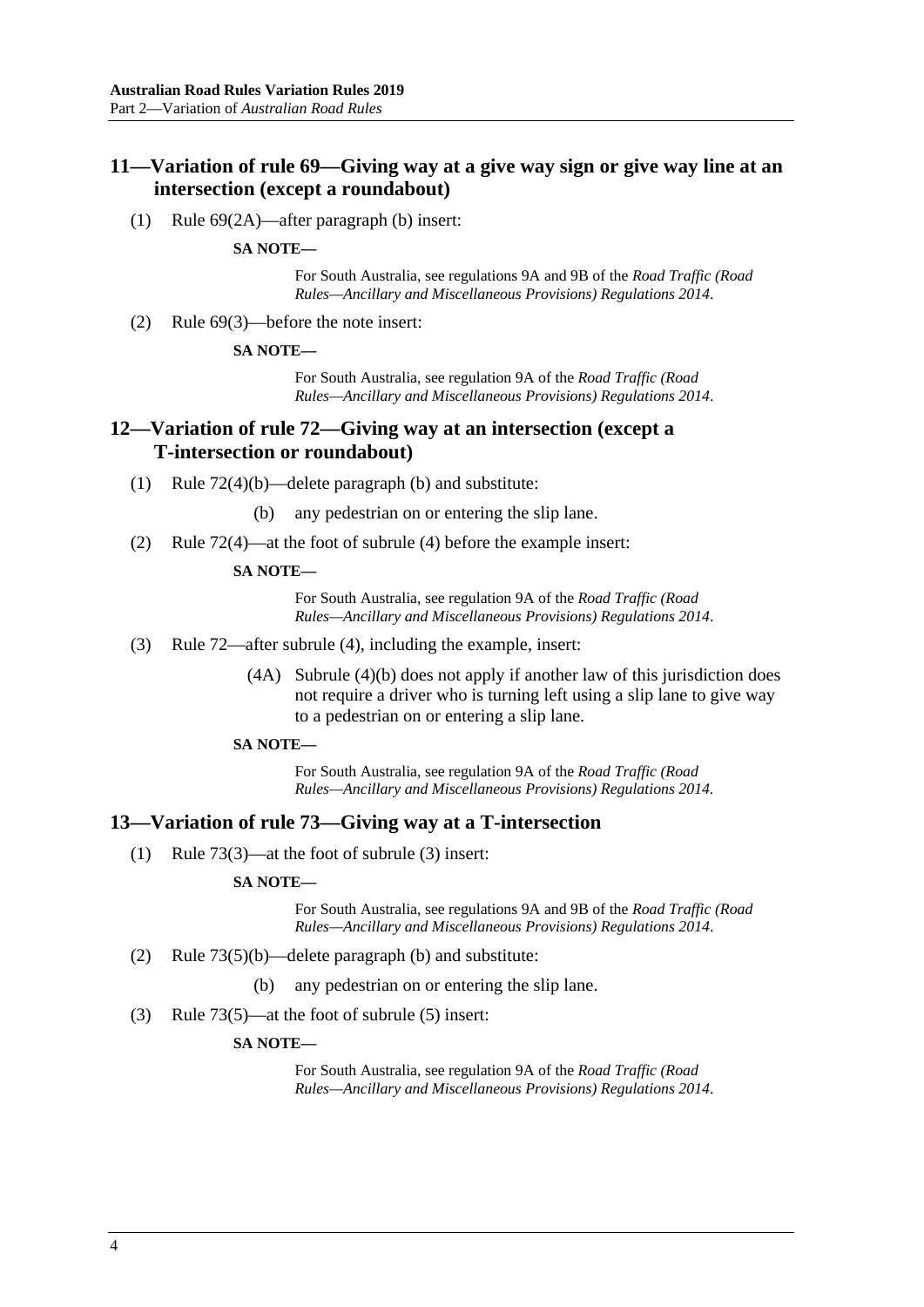- (4) Rule 73—before subrule (6) insert:
	- (5A) Subrule (5)(b) does not apply if another law of this jurisdiction does not require a driver who is turning from a continuing road into a terminating road using a slip lane to give way to a pedestrian on or entering a slip lane.

#### **SA NOTE—**

For South Australia, see regulation 9A of the *[Road Traffic \(Road](http://www.legislation.sa.gov.au/index.aspx?action=legref&type=act&legtitle=Road%20Traffic%20(Road%20Rules%E2%80%94Ancillary%20and%20Miscellaneous%20Provisions)%20Regulations%202014.)  [Rules—Ancillary and Miscellaneous Provisions\) Regulations](http://www.legislation.sa.gov.au/index.aspx?action=legref&type=act&legtitle=Road%20Traffic%20(Road%20Rules%E2%80%94Ancillary%20and%20Miscellaneous%20Provisions)%20Regulations%202014.) 2014.*

#### <span id="page-4-0"></span>**14—Variation of rule 80—Stopping at a children's crossing**

(1) Rule 80(2)(b)—delete paragraph (b) and substitute:

(b) a pedestrian or bicycle rider is on or entering the crossing.

(2) Rule 80(3)—after "pedestrian" insert:

or bicycle rider

- (3) Rule 80(4)—delete subrule (4) and substitute:
	- (4) If a driver stops at a children's crossing for a pedestrian or bicycle rider, the driver must not proceed until there is no pedestrian or bicycle rider on or entering the crossing.

Offence provision.

#### <span id="page-4-1"></span>**15—Variation of rule 81—Giving way at a pedestrian crossing**

Rule 81(2)—delete "on" and substitute:

or bicycle rider on or entering

### <span id="page-4-2"></span>**16—Variation of rule 82—Overtaking or passing a vehicle at a children's crossing or pedestrian crossing**

Rule 82—delete "at" and substitute:

or bicycle rider on or entering

#### <span id="page-4-3"></span>**17—Variation of rule 108—Trucks and buses low gear signs**

Rule 108(1)—before the note insert:

#### **SA NOTE—**

For South Australia, see regulation 9C of the *[Road Traffic \(Road](http://www.legislation.sa.gov.au/index.aspx?action=legref&type=act&legtitle=Road%20Traffic%20(Road%20Rules%E2%80%94Ancillary%20and%20Miscellaneous%20Provisions)%20Regulations%202014)  [Rules—Ancillary and Miscellaneous Provisions\) Regulations](http://www.legislation.sa.gov.au/index.aspx?action=legref&type=act&legtitle=Road%20Traffic%20(Road%20Rules%E2%80%94Ancillary%20and%20Miscellaneous%20Provisions)%20Regulations%202014) 2014*.

#### <span id="page-4-4"></span>**18—Variation of rule 115—Driving in a roundabout**

- (1) Rule 115(1)(c)—delete paragraph (c) and substitute:
	- (c) if subrule (3) applies to the driver—over the central traffic island, as near as practicable to the left of the centre of the central traffic island.
- (2) Rule 115(3)—after paragraph (b) insert:

and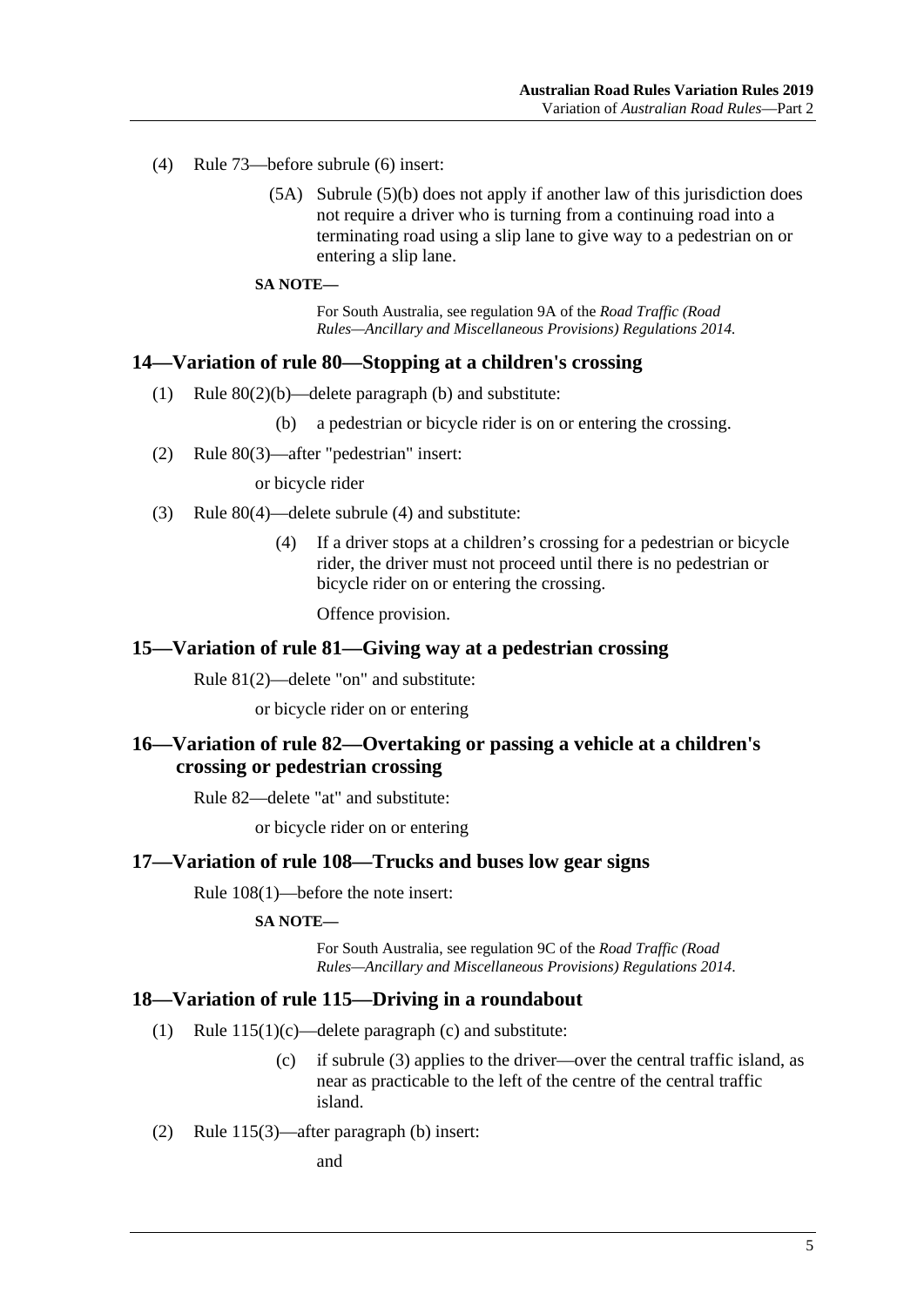(c) the driver can safely drive over the central traffic island.

#### <span id="page-5-0"></span>**19—Variation of rule 128A—Entering blocked crossings**

Rule 128A(2)—at the foot of subrule (2) insert:

#### **SA NOTE—**

For South Australia, see regulations 9A and 9B of the *[Road Traffic \(Road](http://www.legislation.sa.gov.au/index.aspx?action=legref&type=act&legtitle=Road%20Traffic%20(Road%20Rules%E2%80%94Ancillary%20and%20Miscellaneous%20Provisions)%20Regulations%202014)  [Rules—Ancillary and Miscellaneous Provisions\) Regulations](http://www.legislation.sa.gov.au/index.aspx?action=legref&type=act&legtitle=Road%20Traffic%20(Road%20Rules%E2%80%94Ancillary%20and%20Miscellaneous%20Provisions)%20Regulations%202014) 2014*.

### <span id="page-5-1"></span>**20—Variation of rule 141—No overtaking etc to the left of a vehicle**

(1) Rule 141(1)—after paragraph (c) insert:

or

(d) the driver is lane filtering in accordance with rule 151A.

**Note—**

*Lane filtering* is defined in rule 151A.

- (2) Rule 141—after subrule (1), including the note, insert:
	- (1A) Subrule (1)(d) does not apply if another law of this jurisdiction does not permit a driver to lane filter.

### <span id="page-5-2"></span>**21—Variation of rule 146—Driving within a single marked lane or line of traffic**

- (1) Rule 146(1)—after paragraph (e) insert:
	- (ea) lane filtering in accordance with rule 151A; or

**Note—**

*Lane filtering* is defined in rule 151A.

(2) Rule 146(2)—after paragraph (e) insert:

or

(f) the driver is lane filtering in accordance with rule 151A.

**Note—**

*Lane filtering* is defined in rule 151A.

### <span id="page-5-3"></span>**22—Variation of rule 147—Moving from one marked lane to another marked lane across a continuous line separating the lanes**

(1) Rule 147—after paragraph (e) insert:

or

(f) the driver is lane filtering in accordance with rule 151A.

**Note—**

*Lane filtering* is defined in rule 151A.

- (2) Rule 147—after its present contents (including the notes) as varied by this rule (now to be designated as subrule (1)) insert:
	- (2) Subrule (1)(f) does not apply if another law of this jurisdiction does not permit a driver to lane filter.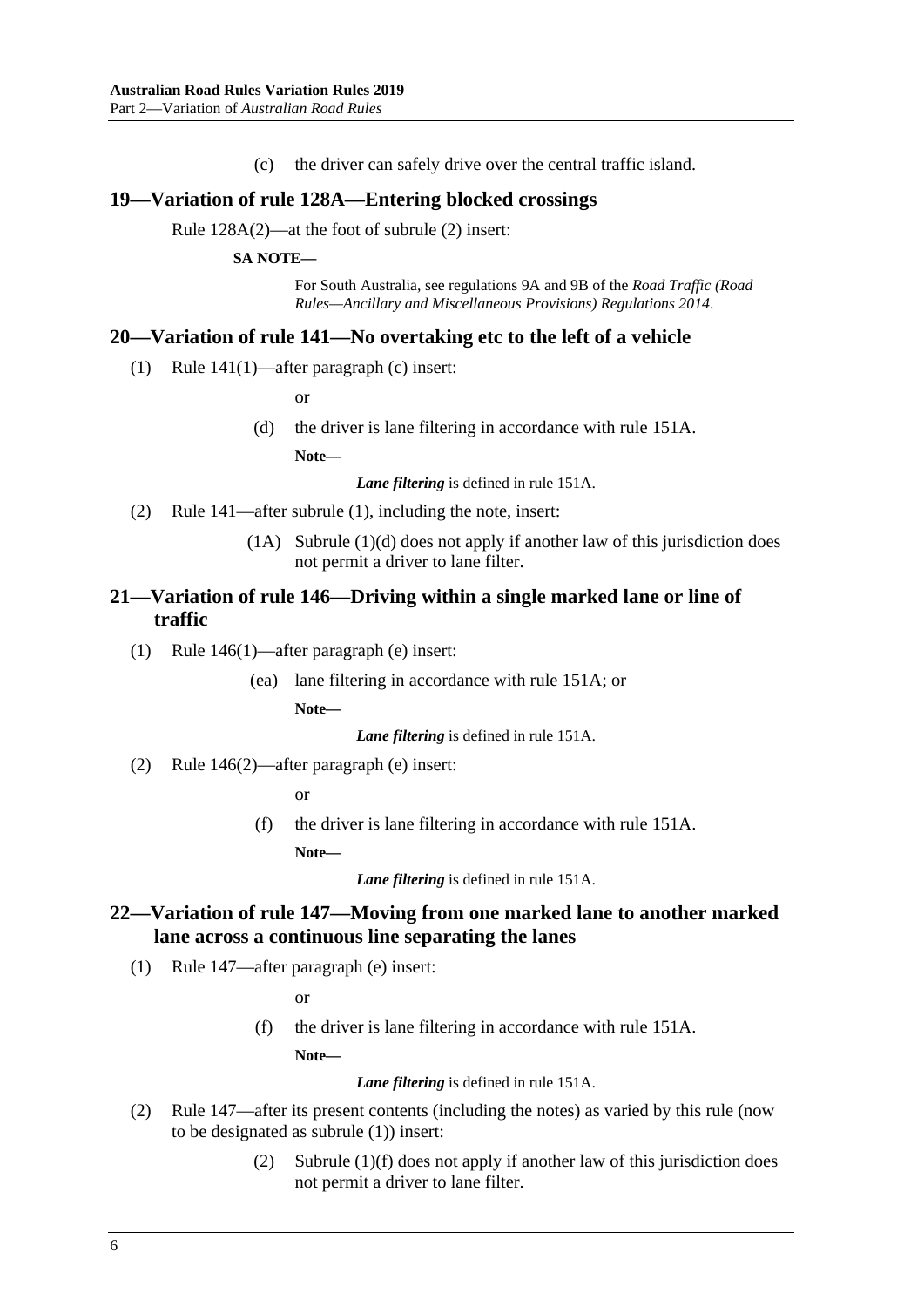### <span id="page-6-0"></span>**23—Insertion of rule 151A**

After rule 151 insert:

### **151A—Lane filtering between vehicles on a motor bike**

- (1) A rider of a motor bike is *lane filtering* along a length of road if the rider rides the motor bike between 2 vehicles, each vehicle travelling in—
	- (a) the same direction as the motor bike; and
	- (b) separate, but adjacent, marked lanes or lines of traffic.
- <span id="page-6-1"></span>(2) The rider of a motor bike must not unlawfully lane filter along a length of road.

Offence provision.

- <span id="page-6-2"></span>(3) For [subrule](#page-6-1) (2), it is unlawful for a rider to lane filter along a length of road if any of the following circumstances apply:
	- (a) the rider is edge filtering;
	- (b) the rider is riding at a speed of more than 30 km/h;
	- (c) the rider is riding in a school zone (unless the rider is permitted to lane filter in a school zone under another law of this jurisdiction);
	- (d) a no filtering sign applies to the length of road;
	- (e) it is not safe to lane filter.

#### **SA NOTE—**

For South Australia, see in addition regulation 11C of the *[Road Traffic \(Road Rules—Ancillary and Miscellaneous](http://www.legislation.sa.gov.au/index.aspx?action=legref&type=act&legtitle=Road%20Traffic%20(Road%20Rules%E2%80%94Ancillary%20and%20Miscellaneous%20Provisions)%20Regulations%202014)  [Provisions\) Regulations](http://www.legislation.sa.gov.au/index.aspx?action=legref&type=act&legtitle=Road%20Traffic%20(Road%20Rules%E2%80%94Ancillary%20and%20Miscellaneous%20Provisions)%20Regulations%202014) 2014*.

- (4) [Subrule](#page-6-2) (3)(a) does not apply if another law of this jurisdiction allows a rider to edge filter.
- (5) A no filtering sign on a road applies to a length of road starting at the sign and ending at the nearer of the following:
	- (a) if the length of road ends at a T-intersection or dead end—the end of the length of road;
	- (b) the next end no filtering sign that is on the road.
- (6) For this rule, a rider of a motor bike is *edge filtering* along a length of road if—
	- (a) the rider changes direction towards the edge of the road to pass 1 or more vehicles on the road; or
	- (b) the rider changes direction towards the edge of the road to pass between 2 vehicles, 1 of which is stationary.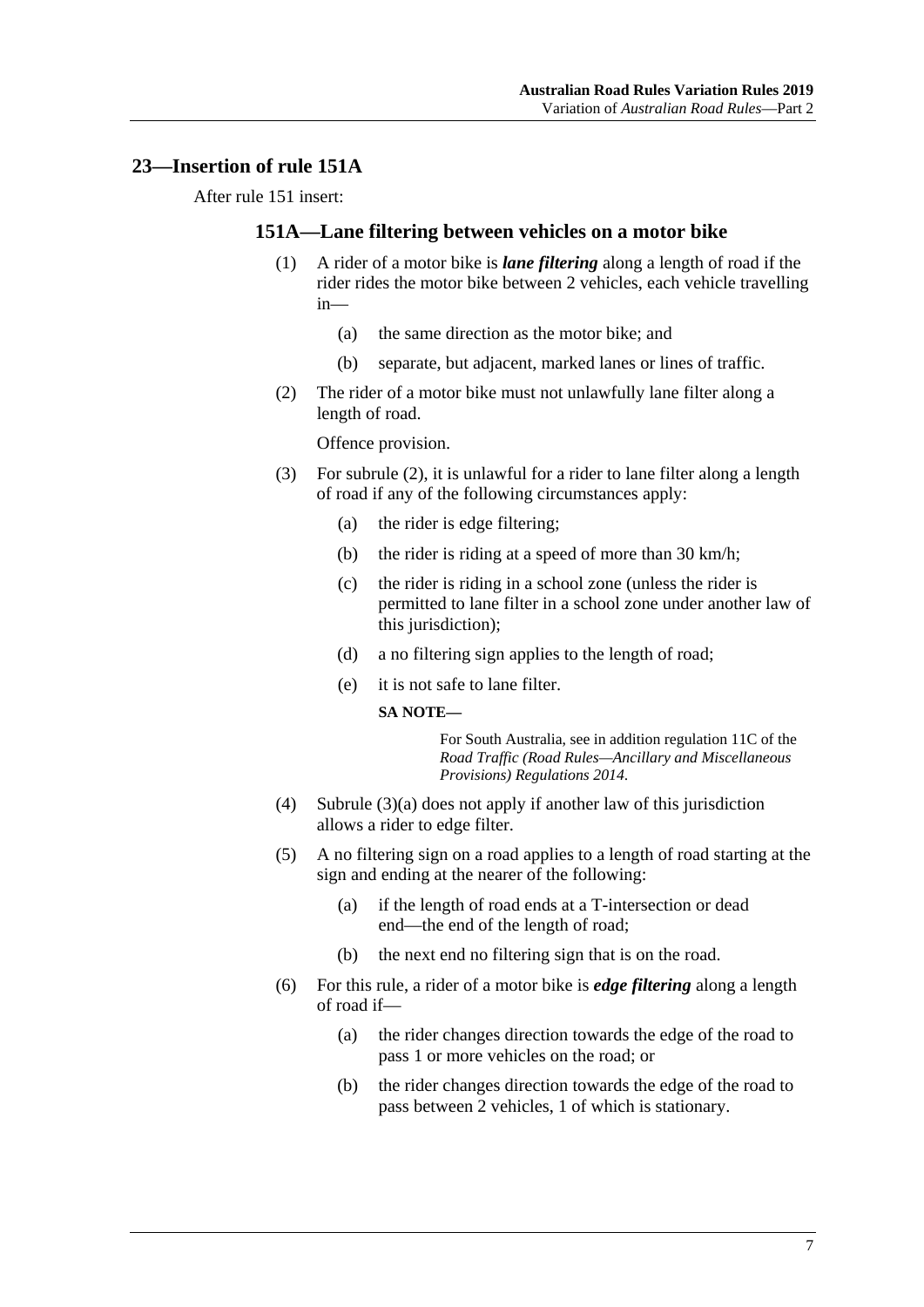<span id="page-7-4"></span>(7) In this rule—

*end no filtering sign* means a traffic sign—

- (a) with a symbol displaying a motor bike positioned between 2 vehicles with a black diagonal line across the symbol; and
- (b) with a symbol positioned below the symbol mentioned in [paragraph](#page-7-4) (a) displaying the word "end" in black letters;

#### *no filtering sign* means—

- (a) a traffic sign with a symbol displaying a motor bike positioned between 2 vehicles with a red diagonal line across the symbol; or
- (b) a traffic sign displaying the words "no filtering".

### <span id="page-7-0"></span>**24—Variation of rule 155A—Tramways**

Rule 155A(4)—tramway sign and end tramway sign—delete the signs and substitute:

Tramway sign End tramway sign





### <span id="page-7-1"></span>**25—Variation of rule 200—Stopping on roads—heavy and long vehicles**

(1) Rule 200(1), note—delete the note and substitute:

**Note—**

*Built-up area* and *heavy vehicle* are defined in the dictionary and *shoulder* is defined in rule 12.

(2) Rule 200(3), definition of *heavy vehicle*—delete the definition

### <span id="page-7-2"></span>**26—Variation of rule 231—Crossing a road at pedestrian lights**

Rule 231(1)—before the note insert:

#### **SA NOTE—**

For South Australia, see regulation 32 of the *[Road Traffic \(Road](http://www.legislation.sa.gov.au/index.aspx?action=legref&type=act&legtitle=Road%20Traffic%20(Road%20Rules%E2%80%94Ancillary%20and%20Miscellaneous%20Provisions)%20Regulations%202014)  [Rules—Ancillary and Miscellaneous Provisions\) Regulations](http://www.legislation.sa.gov.au/index.aspx?action=legref&type=act&legtitle=Road%20Traffic%20(Road%20Rules%E2%80%94Ancillary%20and%20Miscellaneous%20Provisions)%20Regulations%202014) 2014*.

### <span id="page-7-3"></span>**27—Variation of rule 236—Pedestrians not to cause a traffic hazard or obstruction**

- (1) Rule 236(4), SA NOTE at the foot of subrule (4)—delete the SA NOTE
- (2) Rule 236(5), SA NOTE at the foot of subrule (5)—delete the SA NOTE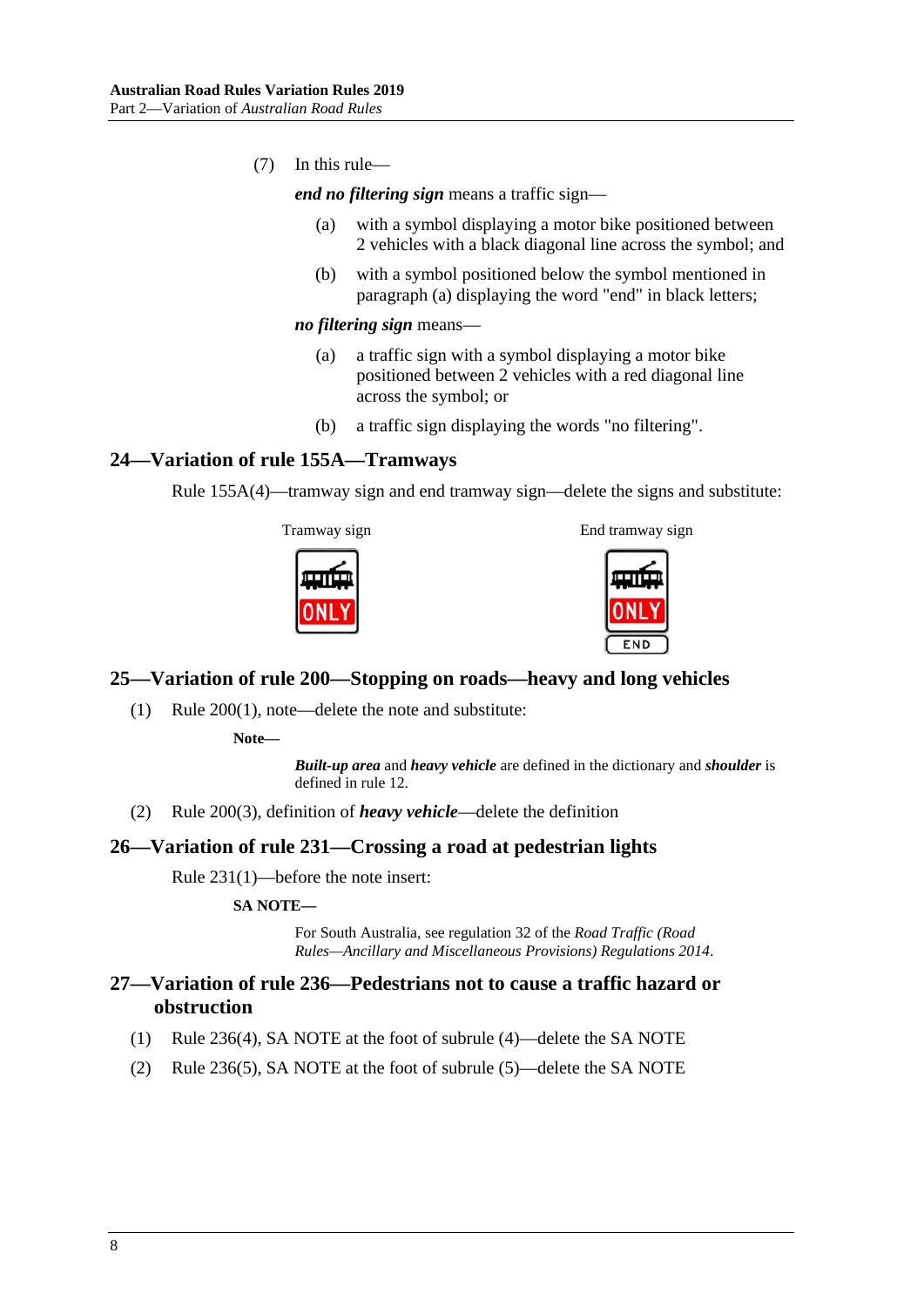### <span id="page-8-0"></span>**28—Variation of rule 239—Pedestrians on a bicycle path or separated footpath**

Rule 239(2)—before note 1 insert:

**SA NOTE—**

For South Australia, see regulation 66A of the *[Road Traffic \(Road Rules—Ancillary and](http://www.legislation.sa.gov.au/index.aspx?action=legref&type=act&legtitle=Road%20Traffic%20(Road%20Rules%E2%80%94Ancillary%20and%20Miscellaneous%20Provisions)%20Regulations%202014)  [Miscellaneous Provisions\) Regulations](http://www.legislation.sa.gov.au/index.aspx?action=legref&type=act&legtitle=Road%20Traffic%20(Road%20Rules%E2%80%94Ancillary%20and%20Miscellaneous%20Provisions)%20Regulations%202014) 2014*.

### <span id="page-8-1"></span>**29—Variation of rule 240—Wheeled recreational devices and toys not to be used on certain roads**

(1) Rule 240(1)—before the note insert:

**SA NOTE—**

For South Australia, see regulation 30A(13) of the *[Road Traffic \(Road Rules—Ancillary](http://www.legislation.sa.gov.au/index.aspx?action=legref&type=act&legtitle=Road%20Traffic%20(Road%20Rules%E2%80%94Ancillary%20and%20Miscellaneous%20Provisions)%20Regulations%202014)  [and Miscellaneous Provisions\) Regulations](http://www.legislation.sa.gov.au/index.aspx?action=legref&type=act&legtitle=Road%20Traffic%20(Road%20Rules%E2%80%94Ancillary%20and%20Miscellaneous%20Provisions)%20Regulations%202014) 2014*.

(2) Rule 240(2), SA NOTE—delete "regulation 29" and substitute:

regulations 29 and 30A(12)

### <span id="page-8-2"></span>**30—Variation of rule 243—Travelling on rollerblades etc on a bicycle path or separated footpath**

(1) Rule 243(1)—before the note insert:

**SA NOTE—**

For South Australia, see regulation 66A of the *[Road Traffic \(Road Rules—Ancillary and](http://www.legislation.sa.gov.au/index.aspx?action=legref&type=act&legtitle=Road%20Traffic%20(Road%20Rules%E2%80%94Ancillary%20and%20Miscellaneous%20Provisions)%20Regulations%202014) [Miscellaneous Provisions\) Regulations](http://www.legislation.sa.gov.au/index.aspx?action=legref&type=act&legtitle=Road%20Traffic%20(Road%20Rules%E2%80%94Ancillary%20and%20Miscellaneous%20Provisions)%20Regulations%202014) 2014*.

(2) Rule 243(2)—before the note insert:

**SA NOTE—**

For South Australia, see regulation 66A of the *[Road Traffic \(Road Rules—Ancillary and](http://www.legislation.sa.gov.au/index.aspx?action=legref&type=act&legtitle=Road%20Traffic%20(Road%20Rules%E2%80%94Ancillary%20and%20Miscellaneous%20Provisions)%20Regulations%202014)  [Miscellaneous Provisions\) Regulations](http://www.legislation.sa.gov.au/index.aspx?action=legref&type=act&legtitle=Road%20Traffic%20(Road%20Rules%E2%80%94Ancillary%20and%20Miscellaneous%20Provisions)%20Regulations%202014) 2014*.

### <span id="page-8-3"></span>**31—Variation of rule 244C—Motorised scooters not to be used**

Rule 244C, SA NOTE—delete the SA NOTE and substitute:

#### **SA NOTE—**

For South Australia, see section 161A of the *[Road Traffic Act](http://www.legislation.sa.gov.au/index.aspx?action=legref&type=act&legtitle=Road%20Traffic%20Act%201961) 1961* and regulation 48 of the *[Road Traffic \(Miscellaneous\) Regulations](http://www.legislation.sa.gov.au/index.aspx?action=legref&type=subordleg&legtitle=Road%20Traffic%20(Miscellaneous)%20Regulations%202014) 2014*.

#### <span id="page-8-4"></span>**32—Substitution of rule 248**

Rule 248—delete the rule and substitute:

#### **248—Riding across a crossing**

- (1) A rider of a bicycle riding across a road, or part of a road, on a children's crossing, marked foot crossing or pedestrian crossing must—
	- (a) keep to the left of the crossing unless it is impracticable to do so; and
	- (b) give way to any pedestrians on the crossing.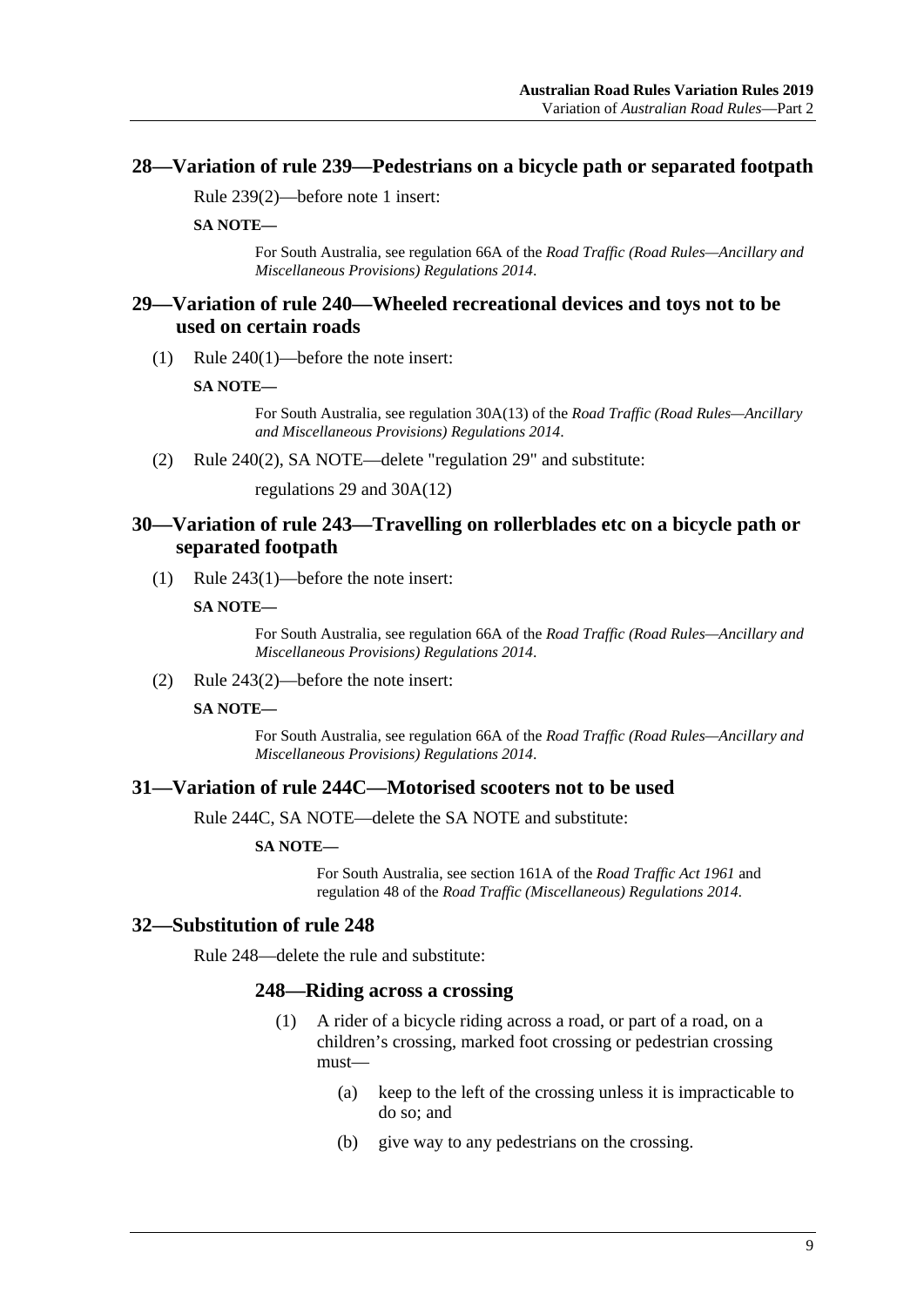Offence provision.

**SA NOTE—**

For South Australia, see in addition regulation 32 of the *[Road Traffic](http://www.legislation.sa.gov.au/index.aspx?action=legref&type=act&legtitle=Road%20Traffic%20(Road%20Rules%E2%80%94Ancillary%20and%20Miscellaneous%20Provisions)%20Regulations%202014)  [\(Road Rules—Ancillary and Miscellaneous Provisions\)](http://www.legislation.sa.gov.au/index.aspx?action=legref&type=act&legtitle=Road%20Traffic%20(Road%20Rules%E2%80%94Ancillary%20and%20Miscellaneous%20Provisions)%20Regulations%202014)  [Regulations](http://www.legislation.sa.gov.au/index.aspx?action=legref&type=act&legtitle=Road%20Traffic%20(Road%20Rules%E2%80%94Ancillary%20and%20Miscellaneous%20Provisions)%20Regulations%202014) 2014*.

**Note—**

*Children's crossing* is defined in rule 80, *marked foot crossing* is defined in the dictionary and *pedestrian crossing* is defined in rule 81.

(2) This rule does not apply if another law of this jurisdiction prohibits a rider of a bicycle from riding on a children's crossing, marked foot crossing or pedestrian crossing.

### <span id="page-9-0"></span>**33—Variation of rule 262—Proceeding when bicycle crossing at an intersection or another place on a road**

Rule 262—after subrule (4), including the note, insert:

(4A) If the bicycle crossing lights show a green bicycle crossing light, the rider may cross at the intersection, or another place on the road, even though the traffic lights show a red traffic light or yellow traffic light.

**Note—**

*Bicycle crossing lights*, *green bicycle crossing light*, *red traffic light*, *traffic lights* and *yellow traffic light* are defined in the dictionary.

### <span id="page-9-1"></span>**34—Revocation of rule 262A**

Rule 262A—delete the rule

### <span id="page-9-2"></span>**35—Variation of rule 266—Wearing of seatbelts by passengers under 16 years old**

(1) Rule 266(2C)—delete "A passenger does not have to comply with subrules (2), (2A) and (2B) if" and substitute:

> The driver does not have to ensure subrule (2), (2A) or (2B) is complied with for a passenger if

(2) Rule 266(2D)—delete "passenger" and substitute:

driver

(3) Rule 266(3B)(a)—after "medical condition" insert:

or disability

### <span id="page-9-3"></span>**36—Variation of rule 267—Exemptions from wearing seatbelts**

- (1) Rule 267(1), SA NOTE—delete the SA NOTE
- (2) Rule 267(3A)(a)—after "medical condition" insert:

or disability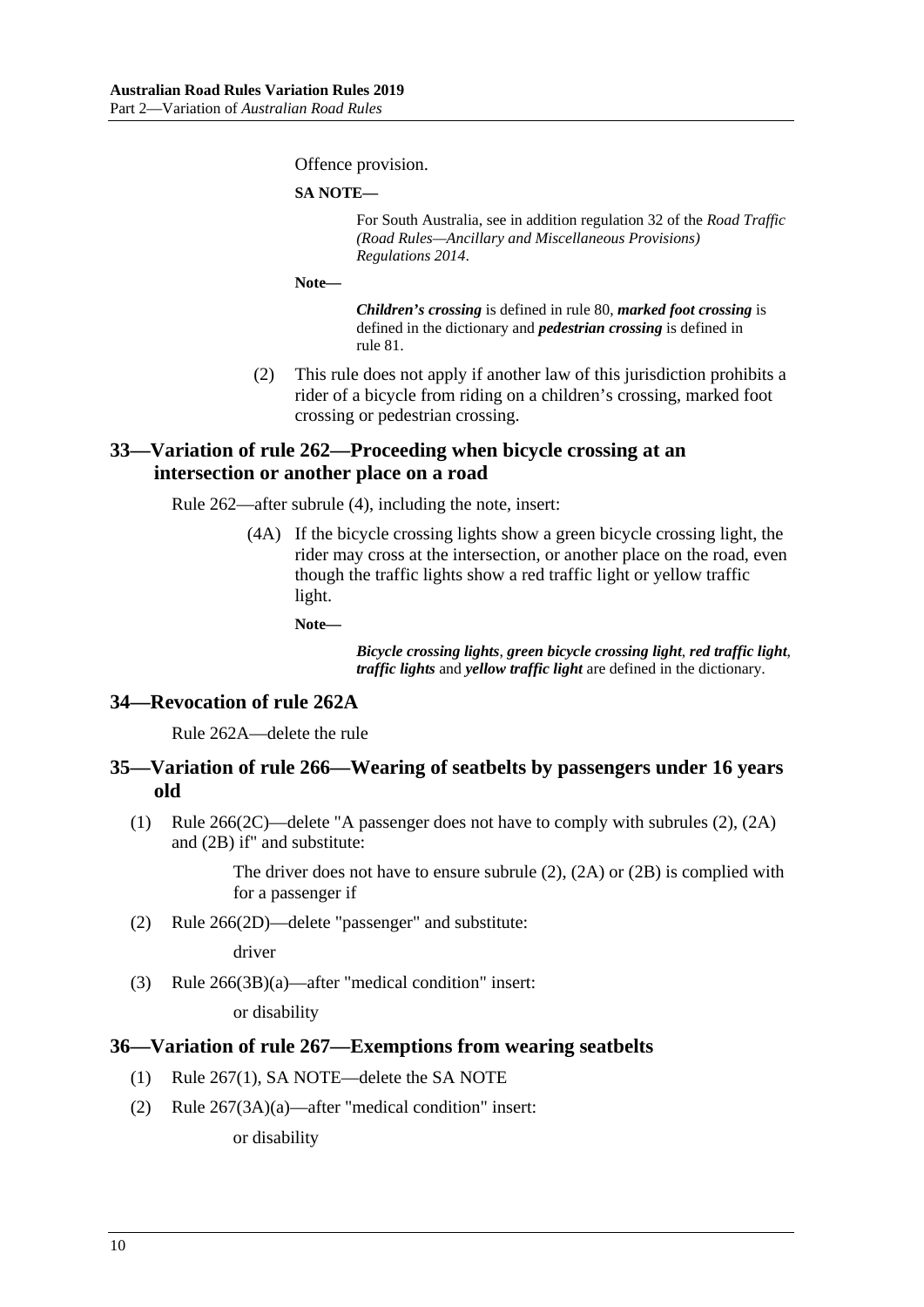(3) Rule 267(4)—delete "medical certificate" wherever occurring and substitute in each case:

certificate

(4) Rule 267(9), definition of *medical practitioner*—delete the definition

#### <span id="page-10-0"></span>**37—Variation of rule 270—Wearing motor bike helmets**

Rule 270(3), definition of *approved motor bike helmet*, including the SA NOTE—delete the definition and the SA NOTE and substitute:

*approved motor bike helmet* means a helmet—

- (a) made in compliance with—
	- (i) AS 1698; or
	- (ii) AS/NZ 1698; or
	- (iii) the United Nations Economic Commission for Europe standard 22.05 (the *UN standard*); and
- (b) that has an identifying mark certifying compliance with a standard mentioned in paragraph (a); and
- (c) that is in good repair and proper working order and condition.

#### **SA NOTE—**

For South Australia, see regulation 38 of the *[Road Traffic \(Road](http://www.legislation.sa.gov.au/index.aspx?action=legref&type=subordleg&legtitle=Road%20Traffic%20(Road%20Rules%E2%80%94Ancillary%20and%20Miscellaneous%20Provisions)%20Regulations%202014)  [Rules—Ancillary and Miscellaneous Provisions\) Regulations](http://www.legislation.sa.gov.au/index.aspx?action=legref&type=subordleg&legtitle=Road%20Traffic%20(Road%20Rules%E2%80%94Ancillary%20and%20Miscellaneous%20Provisions)%20Regulations%202014) 2014*.

#### **Examples of a helmet that is in good repair and proper working order and condition—**

- 1 A helmet that is scratched or marked but the scratch or mark has not—
	- (a) penetrated the helmet's outer shell; or
	- (b) damaged the helmet's retention system; or
	- (c) damaged the helmet's inner lining.
- 2 A helmet that is damaged to a degree that might reasonably be expected from the normal use of the helmet.

#### <span id="page-10-1"></span>**38—Variation of rule 292—Insecure or overhanging load**

Rule 292—after its present contents (now to be designated as subrule (1)) insert:

(2) This rule is not limited by rule 292A.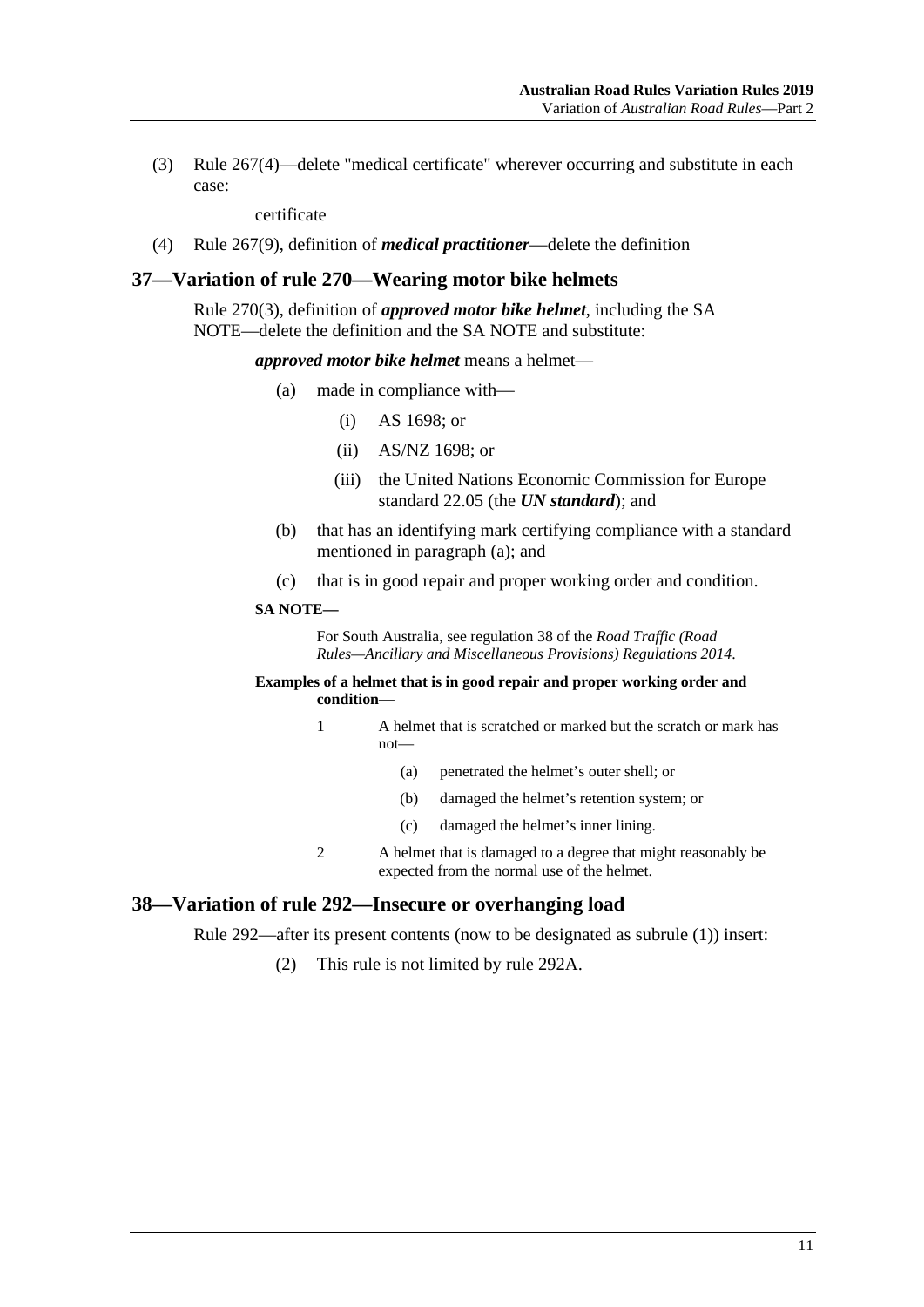### <span id="page-11-0"></span>**39—Insertion of rule 292A**

After rule 292 insert:

#### **292A—Restricting movement of load**

- (1) A driver must not drive or tow a vehicle carrying a load unless the load is restrained by a load restraint system that—
	- (a) prevents the load from moving in relation to the vehicle (other than movement allowed under [subrule](#page-11-1) (2)) in the circumstances mentioned in [subrule](#page-11-2) (3); and
	- (b) at a minimum, is capable of withstanding the forces that would result in the circumstances mentioned in [subrule](#page-11-2) (3).

Offence provision.

- <span id="page-11-3"></span><span id="page-11-1"></span>(2) A load may move in relation to the vehicle if—
	- (a) the vehicle's stability and weight distribution are not adversely affected by the movement; and
	- (b) the load does not become dislodged from the vehicle.

#### **Examples of load movement that may be permitted under [subrule](#page-11-1) (2)—**

- 1 A load contained within the sides or enclosure of the vehicle that is restrained from moving horizontally may be able to move vertically.
- 2 A load of very light objects, or a loose bulk load, that is contained within the sides or enclosure of the vehicle may be able to move horizontally and vertically.
- 3 A bulk liquid load contained within the sides or enclosure of the vehicle.
- <span id="page-11-4"></span><span id="page-11-2"></span>(3) For [subrule](#page-11-3) (1)(b), the circumstances are that the vehicle is subject to—
	- (a) any of the following, separately:
		- (i) 0.8g deceleration in a forwards direction;
		- (ii) 0.5g deceleration in a rearwards direction;
		- (iii) 0.5g acceleration in a lateral direction; and
	- (b) if friction or limited vertical displacement is relied on to comply with [paragraph](#page-11-4) (a)—0.2g acceleration in a vertical direction relative to the load.
- (4) In this rule—

*g* means gravitational acceleration or 9.81 m/s².

#### **SA NOTE—**

For South Australia, see regulation 43A of the *[Road Traffic \(Road](http://www.legislation.sa.gov.au/index.aspx?action=legref&type=subordleg&legtitle=Road%20Traffic%20(Road%20Rules%E2%80%94Ancillary%20and%20Miscellaneous%20Provisions)%20Regulations%202014)  [Rules—Ancillary and Miscellaneous Provisions\) Regulations](http://www.legislation.sa.gov.au/index.aspx?action=legref&type=subordleg&legtitle=Road%20Traffic%20(Road%20Rules%E2%80%94Ancillary%20and%20Miscellaneous%20Provisions)%20Regulations%202014) 2014*.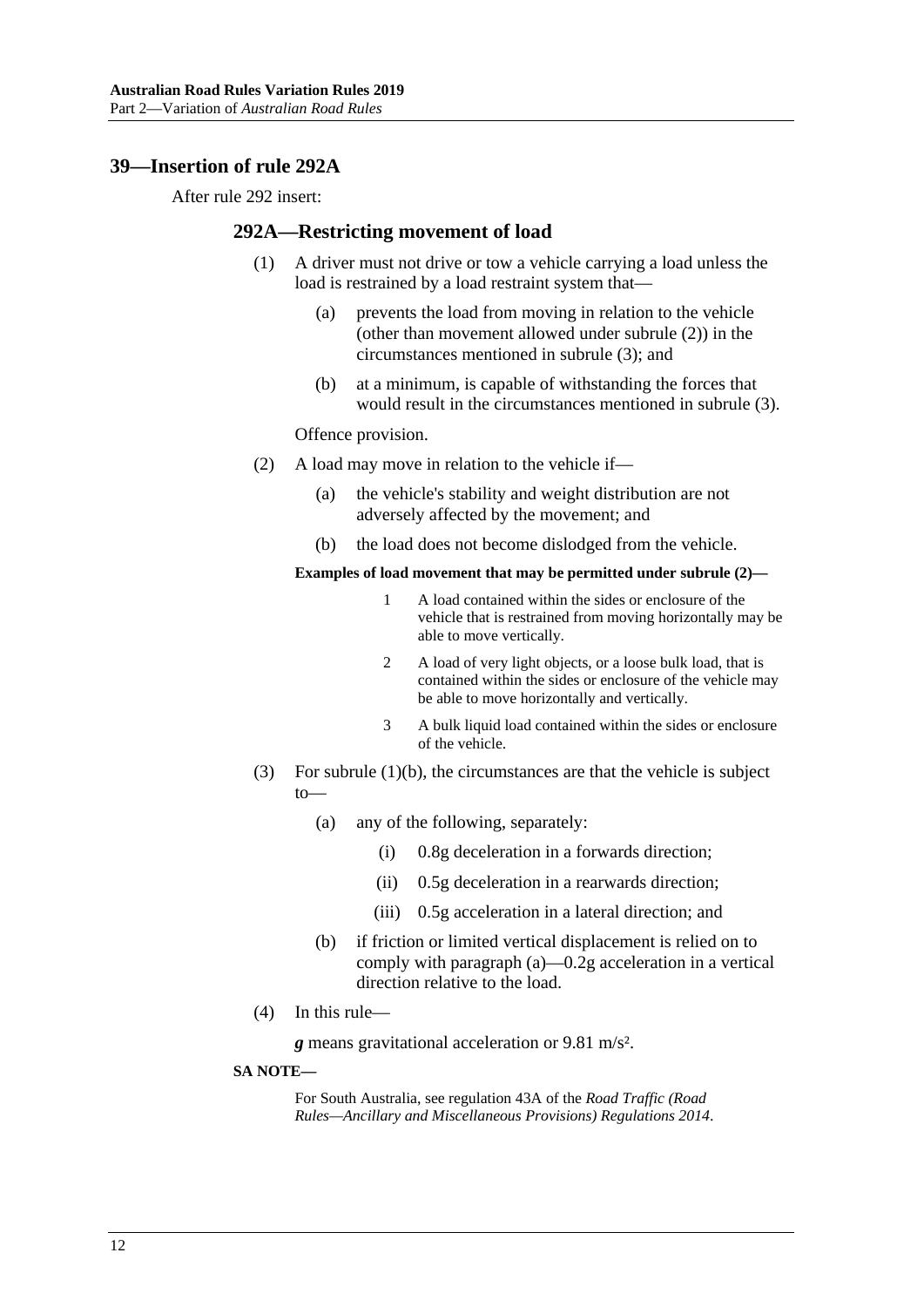### <span id="page-12-0"></span>**40—Variation of Schedule 2—Standard or commonly used traffic signs**

(1) Schedule 2—after the item headed "End tram lane sign" insert:

End tramway sign

(rule 155A)



(2) Schedule 2—after the item headed "Tram lane sign" insert:

Tramway sign

(rule 155A)



### <span id="page-12-1"></span>**41—Variation of Dictionary**

(1) Dictionary—after the definition of *driver's vehicle* insert:

*edge filtering* see rule 151A(6).

(2) Dictionary—before the definition of *enter* insert:

*end no filtering sign* see rule 151A(7).

(3) Dictionary—before the definition of *high-beam* insert:

*heavy vehicle* means a vehicle with a GVM of more than 4.5 tonnes.

(4) Dictionary—after the definition of *land* insert:

*lane filtering* see rule 151A(1).

(5) Dictionary—before the definition of *obstruction* insert:

*no filtering sign* see rule 151A(7).

(6) Dictionary, definition of *wheeled recreational device*—before the note insert:

### **SA NOTE—**

For South Australia, see in addition regulation 66A of the *[Road Traffic \(Road](http://www.legislation.sa.gov.au/index.aspx?action=legref&type=act&legtitle=Road%20Traffic%20(Road%20Rules%E2%80%94Ancillary%20and%20Miscellaneous%20Provisions)%20Regulations%202014)  [Rules—Ancillary and Miscellaneous Provisions\) Regulations](http://www.legislation.sa.gov.au/index.aspx?action=legref&type=act&legtitle=Road%20Traffic%20(Road%20Rules%E2%80%94Ancillary%20and%20Miscellaneous%20Provisions)%20Regulations%202014) 2014*.

#### **Note—**

As required by section 10AA(2) of the *[Subordinate Legislation Act](http://www.legislation.sa.gov.au/index.aspx?action=legref&type=act&legtitle=Subordinate%20Legislation%20Act%201978) 1978*, the Minister has certified that, in the Minister's opinion, it is necessary or appropriate that these rules come into operation as set out in these rules.